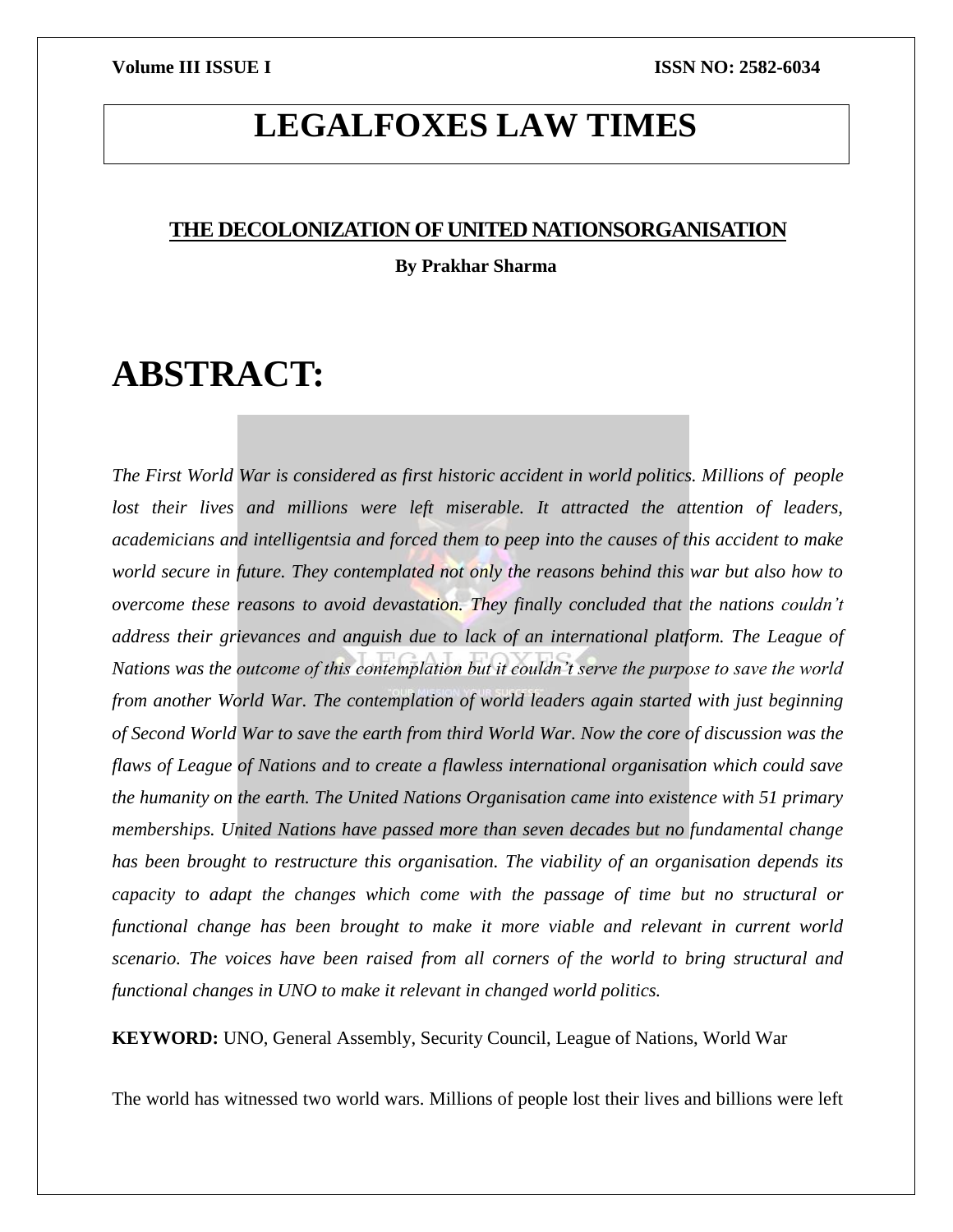l

### **Volume III ISSUE I ISSN NO: 2582-6034**

miserable. The leaders, activists and academicians around the world contemplated and discussed the causes and consequences of huge devastation caused by these two world wars. The major cause of First World War was considered as the absence of international platform which could work as a safety valve and could be a platform where nations could address their problems and could save the world from the devastation of First World War After great deal of thinking and contemplation League of Nation was created and it was considered that this international platform will provide a place and platform to put forth their problems and it will save the world by addressing these problems at initial stage and will save the humanity from the danger of future wars but League of Nation couldn't serve the purpose for long time for which it was created due to its internal flaws and world was again plunged into Second World War and this war was proved more heinous and cruel to the humanity. Millions had to lose their lives and millions had to face the consequences of Nuclear Bombs used by US army on Hiroshima and Nagasaki.<sup>1</sup> The loss and devastation was cruel and beyond imagination and it created a condition of fear psychosis in the minds of academicians, political leaders and activists of the world. They had the opinion that if steps were not taken to create the congenial and peaceful atmosphere the next war will annihilate the humanity from this earth. Now the major focus was to contemplate the conditions and causes of the failure of League ofNations. Now the core issue of discussion was to create an international platform by taking a lesson of the shortcomings from the previous experience and to create an international organisation which can save the generations from the future wars.<sup>2</sup> The United Nations Organisation was created on  $24<sup>th</sup>$ October 1945 with 51 primary members in light of this scenario. The core objective of this international organisation was to maintain permanent peace and it could be maintained not only by addressing the political and strategic issues but to provide the social and economic justice to the people of the world. The major flaw of League of Nations was that it was a political organisation and tried to address only political issues but ignored to address the socio-economic issues which were in the root of world peace. The United Nations Organisation was designed to resolve not only the political problems

<sup>&</sup>lt;sup>1</sup> Fitzgerald, Amber (2000). Security Council Reform: Creating a more representative body of the entire U.N. membership", Peace International Law Review, 12 (2). Available at

http://digitalcommons.pace.edu/cgi/viewcontent.cgi?article=1231&context=pilr (Visited on May 27, 2021) <sup>2</sup> Manusama, Kenneth (2006). The United Nations Security Council in the Post-Cold War Era: Applying the principle of legality. Boston: Martinus Nijhoff Publishers Available at https://research.vu.nl/en/publications/the-unitednations-security-council-in-the-post-cold-war-era-appl (Visited on May 27, 2021)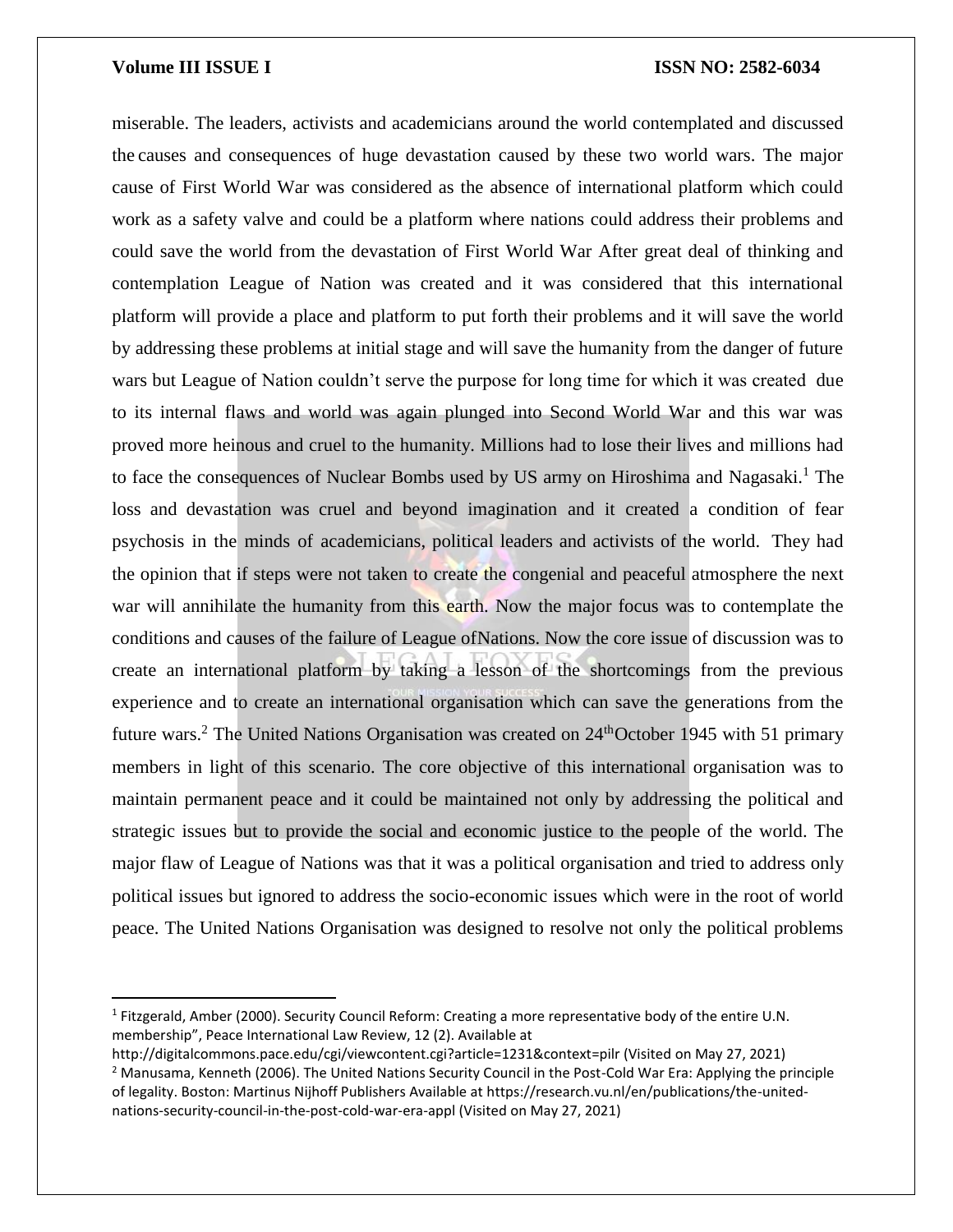$\overline{\phantom{a}}$ 

but also to focus on social justice and economic prosperity to make world peace permanent.<sup>3</sup>

Now the membership has reached up to 193 of seventy three years old United Nations Organisation. It has passed through the experiences of more than seven decades with lots of structural and functional changes of the present world. It has witnessed the Cold War period between two super powers from 1945 to 1990. It has witnessed the collapse of Soviet Union and emerging new economic powers and diminishing strategic relations among the nations. The narration in which United Nations was created has totally changed. It was designed to save the future generations from the future war because the whole was divided on the basis of two ideologies and world was plungedinto Cold War situation. Now with the demise of Soviet Union and with collapse of Communist ideology the world has been passing through the new era where political and strategic relations are on the back seat and new economic forces and new international economic order has been the driving force in international relations. Need of the hour is to bring structural and functional revision of United Nations in this changed scenario. The success and reliability of any organisation depends on its capacity of adaptability and change with the passage of time and United Nations is not exception to it. In more than seven decades no basic or structural change has been made in this organisation except with minor omissions and commissions. Two minor amendments have been made in the charter of UNO.<sup>4</sup> Two resolutions were brought in 1963 for the amendment in the charter. First resolution was to increase the number of the temporary members of Security Council from 6 to 10 and second was to increase the number of members of Social and Economic Council from 18 to 27. The procedure of amendment in the charter was to pass the resolution of amendment by two third majority of General Assembly and by 9 members of Security Council including all permanent members. The both the resolutions were passed on 31<sup>st</sup> August 1965 and came in forcein January 1966. The second amendment was passed in 1971 by which the number of members of Social and Economic Council was increased from 27 to 54. Except these two amendments no structural and

https://scholar.google.com/citations?user=1LNb6cAAAAAJ&hI=en&authuser=1 (Visited on May 27, 2021)

<sup>3</sup> Evan Luard, *The United Nations :How It Works and What It Does,* Palgrave Macmillan, King Cross London, 1982. Available at http://www.jetir.org/papers/JETIR1812C58.pdf (Visited on May 27, 2021)

<sup>4</sup> Rumki, Basu (2004). The United Nations: Structure & functions of an International Organisation. New Delhi: Sterling Publishers Pvt. Ltd. Available at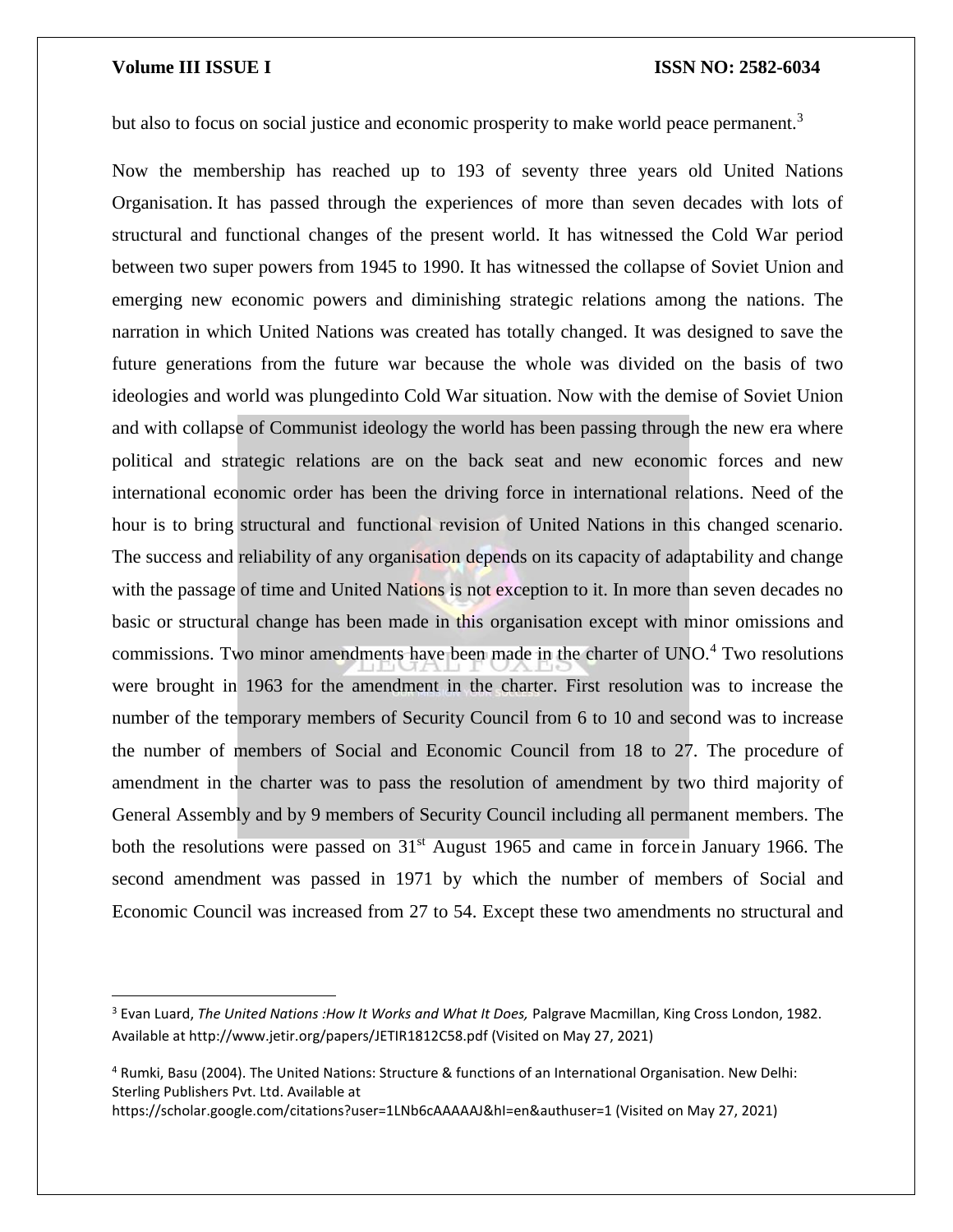$\overline{\phantom{a}}$ 

### **Volume III ISSUE I ISSN NO: 2582-6034**

functional changes have been brought in the charter of United Nations.<sup>5</sup>

After more than seven decades of the journey of UN, certain questions are still unanswered and unaddressed. UNO has been facing severe challenges before it and if these challenges are not being addressed, it will lose its relevance in changed world scenario. The issues of Veto Power and the structure of Security Council is one of the prime challenges before it. UN was created with 51 members and at that time there were five permanent and six temporary members in Security Council. The number of temporary members was increased in 1966 but now the United Nations has 193 members but still the structure of Security Council has unchanged. There is dire need to not only to increase the numbers of Security Council but also to democratise and change the basic structure of it. Both temporary and permanent members should be increased and the Veto power either should be abolished or should be rationalised to ensure the smooth functioning of it. Veto Power of permanent members has almost paralysed the decision making process not only in Security Council but also in whole United Nations. The Veto power was provided to five permanent members of Security Council in view of an apprehension made by Soviet Union in Dumbarton convention. Soviet Union was only Communist country in Security Council and it had apprehension that the liberal democratic countries will dominate over it over major world issues. SoSoviet Union demanded a special power which is known as Veto power and by using that special power by any of permanent member of Security Council will dismiss any resolution brought to discuss in Security Council. The origin of Veto Power was the outcome of ideological confrontationin the world politics. The demise of Soviet Union brought the era of end of ideology and the whole power structure has changed in post cold war period and in this changed scenario the Veto power has become irrelevant and undesirable. The one major cause which created deadlock and political and administrative failure is misuse of Veto Power by the permanent members of UN.<sup>6</sup> Many seriousand important issues were put in dustbin because of the misuse of this special power. The idea ofthe modern world is based on concept of sovereign equality of the nations and negation of any special power to any member. The need of the hour is review and rethinks about the relevance of Veto Power which empowers five nations with

<sup>5</sup> Evan Luard, *A History of United Nations,* Palgrave Macmillan, King Cross London, 1982. Available at https://www.palgrave.com/gp/book/9780333243893 (Visited on May 27, 2021)

<sup>6</sup> Luck, Edward C. (2006). UN Security Council: Practice and promise. London & New York: Routledge. Available at https://searchworks.stanford.edu/view/6690193 (Visited on May 27, 2021)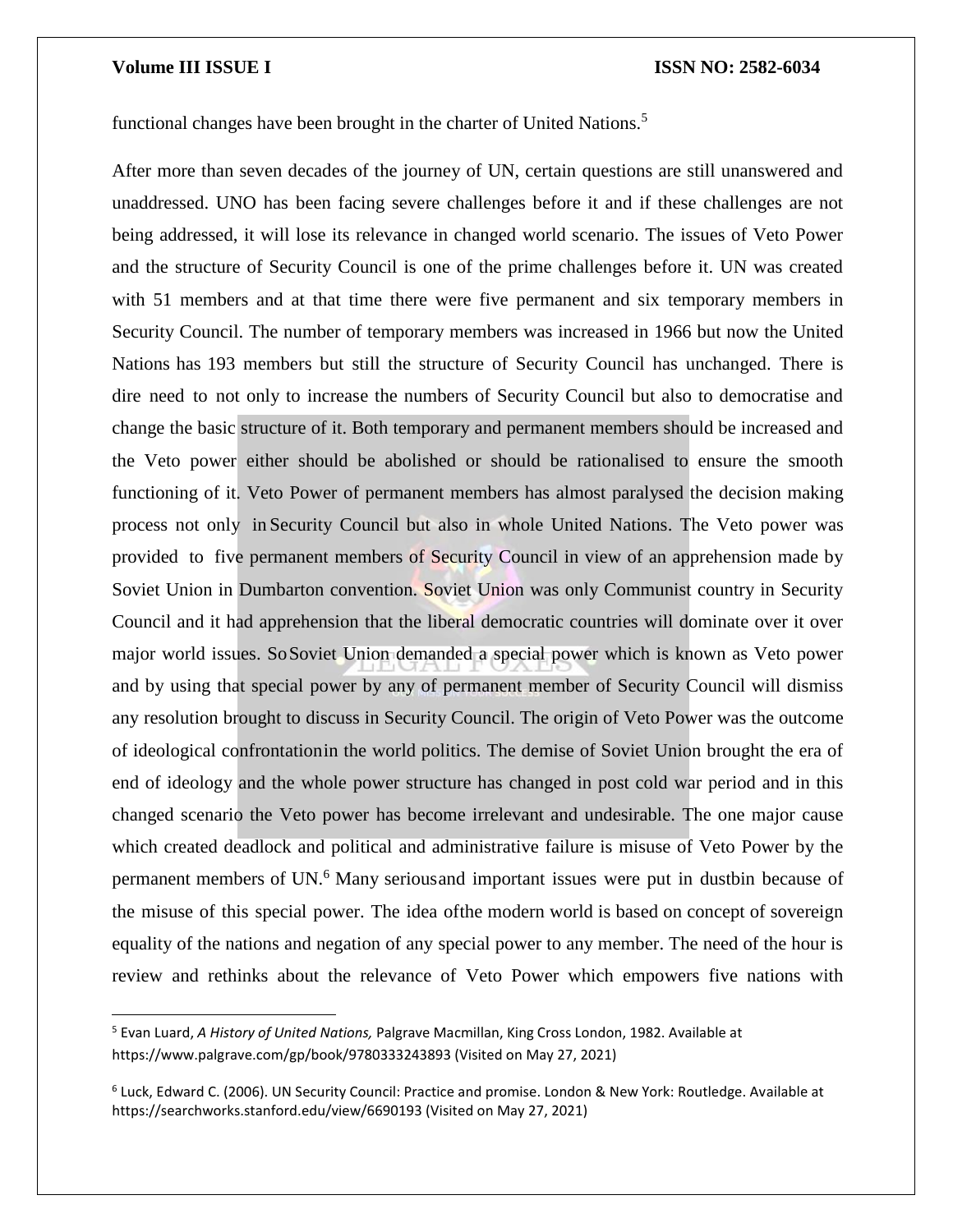$\overline{\phantom{a}}$ 

absolute power in United Nations. The voice of dissent has been raised against this special power from the all corners of the world. Besides this the power structure has changed entirely and new power centres have emerged on world scene and traditional powers like England and France have lost their glorious legacy in world power structure. Now the Security Council must be restructured and democratised to make it relevant in present power structure. There is need to restructure it both at structural and functional level. The powers and functions of Security Council should be rewritten to strengthen the role of United Nations in post Cold War period.<sup>7</sup>

The change is the law of nature and nothing is final and perfect. The reliability and relevance of anyinstitution or its charter depends on its capacity to adapt the changes with the passage of time. The fate of rigid and orthodox institutions is to wither away or atrophy. The institution changes through its rules, laws, structures and functions. The United Nations is also not exception to it. The cause behind the failures of UN is its rigid and orthodox process of amendment. In more than seven decades only two formal resolutions have been brought for the amendment and these resolutions were related to the increase of number in Security Council and Economic and Social Council. No resolution had been brought to make fundamental change in structure and function of United Nations in last seven decades and it has made this institution almost defunct.<sup>8</sup> The most important question arises why fundamental changes were not made in it. The answer of this serious questionis that the amendment process of the charter of United Nations is rigid and status quoits. The charter speaks that it can be amended only if the 9 members of Security Council including all five permanent members pass the resolution of amendment only then the charter can be amended.<sup>9</sup> The refusal of one permanent member for amendment will dismiss the resolution at that stage. The permanent members of Security Council are not interested to make any fundamental change in the charter because they don't want to change the original character of the

<sup>7</sup> Sonu Trivedi, *A Handbook of International Organisation,* Atlantic Publisher, New Delhi, 2005. Available at https://librarysearch.nirmauni.ac.in/cgi-bin/koha/opac-detail.pl?biblionumber=81422%20thumbnail-shelfbrowser (Visited on May 27, 2021)

<sup>8</sup> Kennedy, Paul (2007). The parliament of man: The past, present and future of the United Nations. USA: Penguin Books. Available at https://www.dissentmagazine.org/wp-content/files\_mf/1389818655d7jenkins.pdf (Visited on May 27, 2021)

<sup>&</sup>lt;sup>9</sup> Krishna, Chilukri (2011). India's place in the World. New Mumbai: Leadstart Publishing Pvt Ltd. Available at https://www.bookganga.com/R/2AA7C (Visited on May 27, 2021)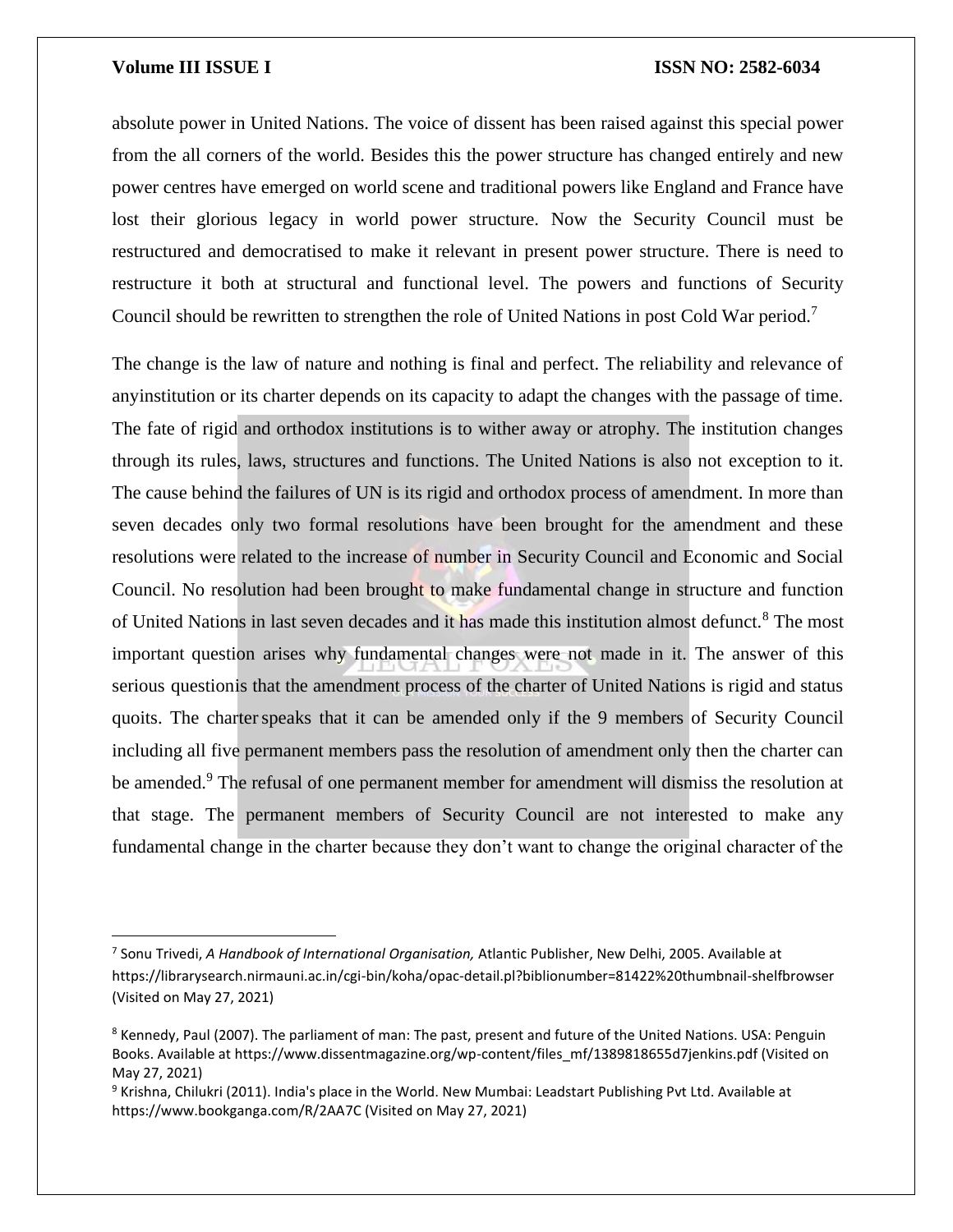l

### **Volume III ISSUE I ISSN NO: 2582-6034**

charter.<sup>10</sup> The change in original charter will change the power structure and they don't want to lose the immense power which is provided to them through special power of Veto. They want to maintain the status quoits position to retain their absolute power structure but now the dissent voices are being raised to change this power structure in changed world scenario. The most of the nations have raised their voice to liberalise and democratise the amendment process of the charter of the United Nations. They had the opinion that present amendment process had made this world organisation dysfunctional and it has remained as puppet in the hands of five permanent members and it is need of the hour to make basic change in the amendment process to make this organisation more relevantand effective to maintain world peace and prosperity.<sup>11</sup>

Another serious concern about the democratisation of the United Nations is to break the hegemony of five permanent members of Security Council. The United Nations Organisation came into existence with fifty one primary members in General Assembly and six temporary and five permanent members in Security Council. The number of temporary members in Security Council was raised from six to ten by first amendment resolution in 1965 but no change has been made for permanent members. Five nations got permanent membership in 1945 when the total number of UNwas fifty one. After seven decades the number of members of United Nations has increased from 51to 193 but still the strength of permanent members of Security Council is five and these five members still enjoy the absolute powers of UN. The nations have started to raise the issue of restructuring of Security Council.<sup>12</sup> The World has been witnessing the fundamental changes in character of international power structure. Many powerful and strong nations lost their past glory and many new power centres have emerged in changed international scenario.<sup>13</sup> The traditional politico-strategic centric character of world power structure has lost its relevance with

<sup>&</sup>lt;sup>10</sup> Vesselin Popovski, (2015). Reforming and innovating the United Nations Security Council, Commission on Global Security, Justice & Governance, The Hague Institute for Global Justice. Available at https://www.stimson.org/wpcontent/files/Commission\_BP\_Popovski1.pdf (Visited on May 27, 2021)

<sup>&</sup>lt;sup>11</sup> Klaus Hufner Ed, *Agenda for Change: New Tasks for United Nations*, Springer Fachmedien, Wiesbaden, Germany Available at http://www.jetir.org/papers/JETIR1812C58.pdf (Visited on May 27, 2021)

 $12$  Zhigun, Zhu (2014), Globalization, development and security in Asia. Foreign Policy and Security in an Asian Century: Threats, Strategies, Policy Choices, 1. World Scientific. Available at

https://www.worldscientific.com/doi/pdf/10.1142/9789814566582\_fmatter01?download=true (Visited on May 27, 2021)

<sup>&</sup>lt;sup>13</sup> Yadav, Manish Kumar (2014). India's quest for United Nations Security Council permanent seat with special reference to its peace keeping credentials. Global Journal of Political Science. 2 (1) Available at https://papers.ssrn.com/sol3/Delivery.cfm?abstractid=2833120 (Visited on May 27, 2021)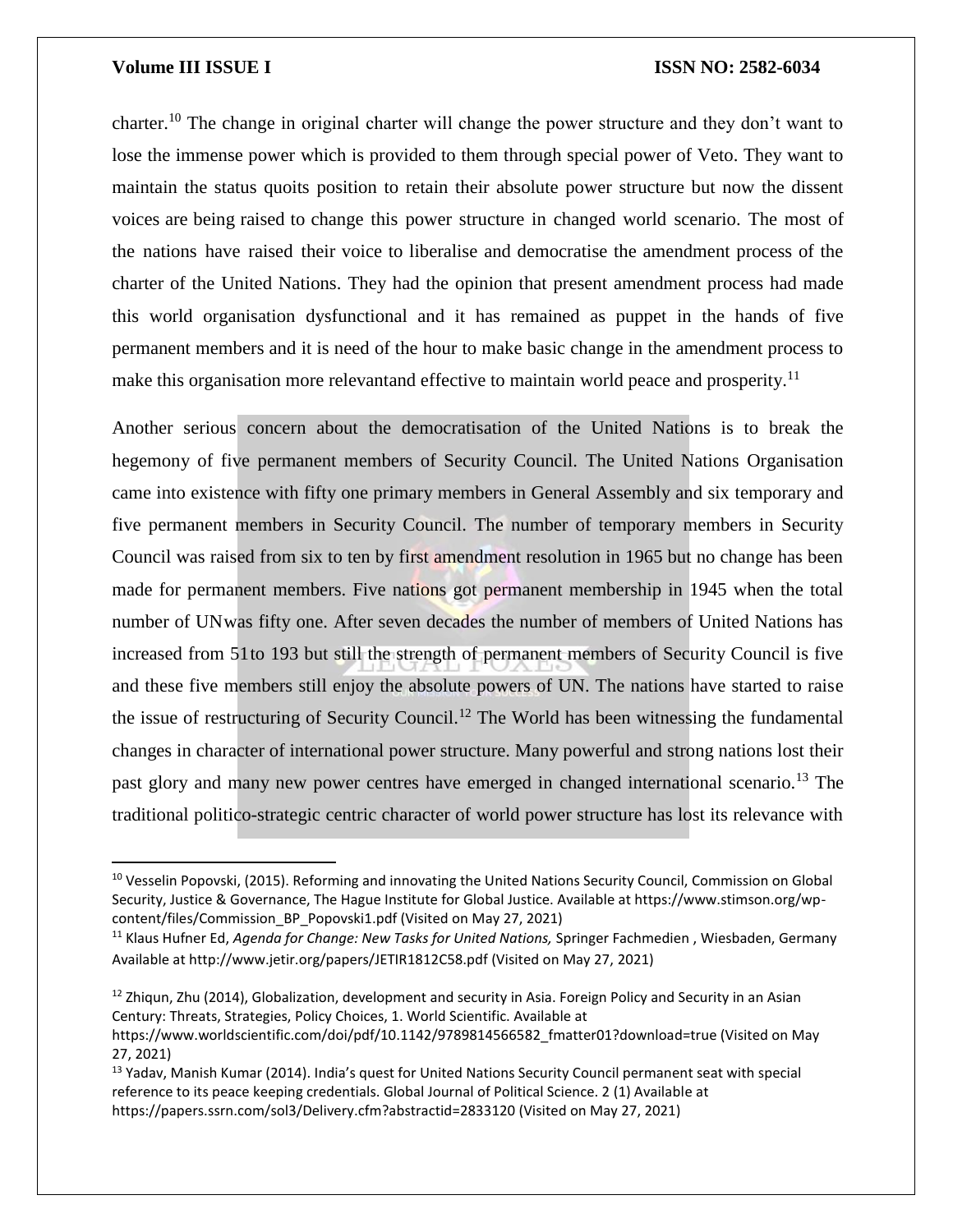$\overline{\phantom{a}}$ 

collapse of Soviet Union and communist ideology. Present world power structure is determined by economic forces and new economic centres have emerged on world scene but still the power of UnitedNations is stick to traditional five nations. Need of the hour is to democratise the Security Council according to present power structure. Two alternates are suggested to democratise the Security Council, the first is that there should be no permanent members. All members should come through elections for specific period and second alternate is that new power centres should be given place inSecurity Council and its strength should be increased to make this most powerful organ of United Nations.<sup>14</sup>

Another serious concern about the democratisation of UN is to bring functional change in Security Council by expanding its jurisdiction to make it more effective and powerful to execute its decisions. It is executive of the United Nation and has to execute the decisions taken by both General Assembly and itself but it has appropriate force to execute the decisions and got failed at various important junctures. It couldn't stop various wars due to the lack of executing force. The one of the major suggestion to overcome this flaw is that it should be strengthened by providing compulsory jurisdiction where it can execute its decisions and should be bindings on all states but itis possible if the present orthodox power structure be amended and its membership and base should be broadened. There should be collective conscience in executing its decisions. The most valued question is how to strengthen the jurisdiction and can make it mandatory for all nations. The one of the most serious suggestion is that there should be a permanent army for United Nations because it has to depend on member nations for the deployment of forces where it needs. There are several instances when member nations refused to provide security personnel and it couldn't execute its decisions. So United Nations should recruits its permanent force which will work only for United Nations and to maintain world peace. United Nations not only should recruit its permanent army but also should recruit permanent and civil and administrative staff which will function under the control of it. Sometimes the secretarial staffs which are deputed from various states do favour for their respective nationalities and it lowers the stature of United

<sup>14</sup> David. J.Whittaker, *United Nations in Contemporary World,* Routledge Publishers, New Delhi, 2017. Available at https://www.routledge.com/United-Nations-in-the-Contemporary-World/Whittaker/p/book/9780415153171 (Visited on May 27, 2021)